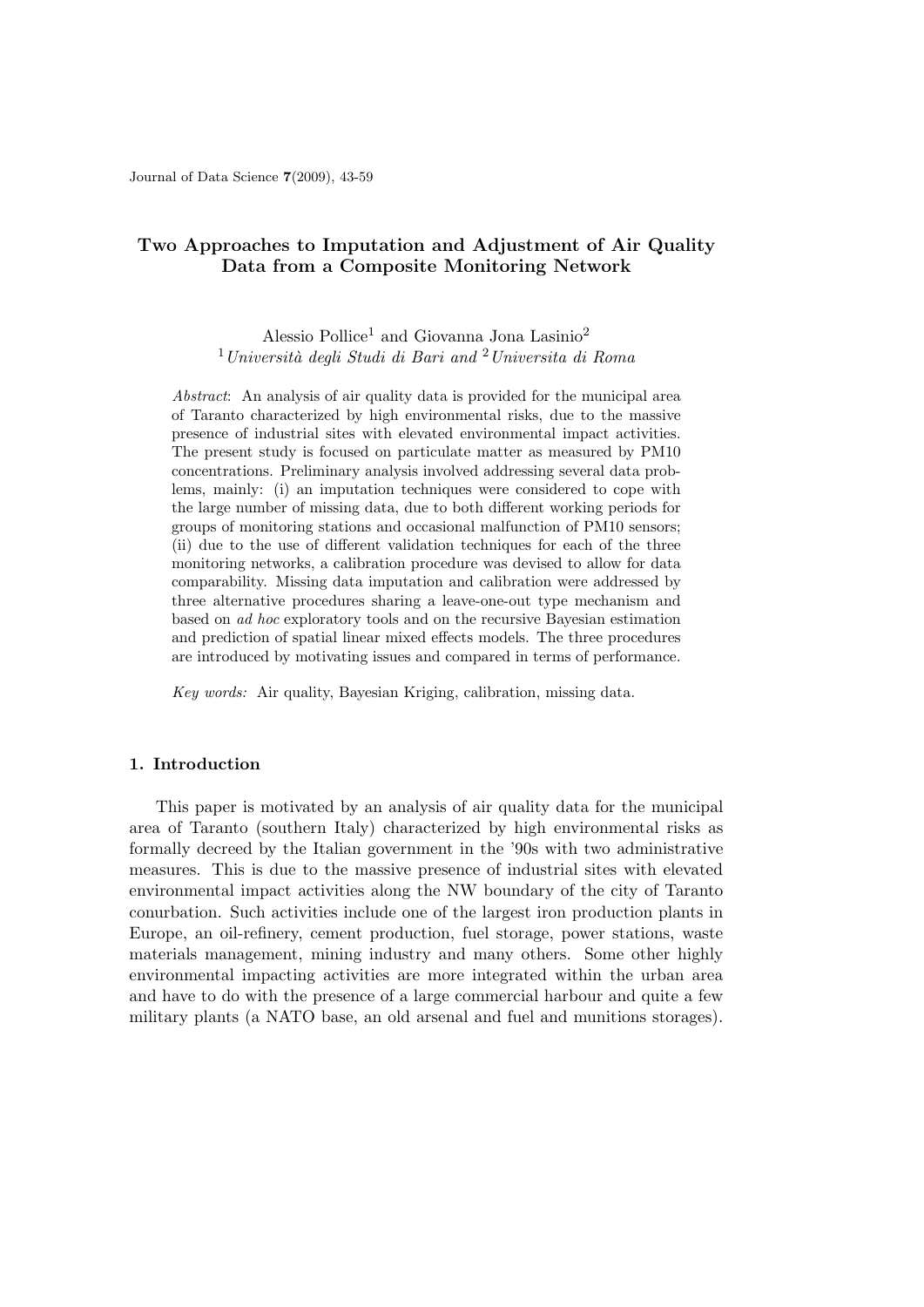All the afore mentioned activities have effects on the environment and on public health, as a number of epidemiological researches concerning this area reconfirm. As a consequence Taranto was subject to intensive monitoring of the main pollutants in the last few years, leading to an unusually fine composite network that lends itself to the reconstruction of spatial fields at the city level.

Spatio-temporal modelling of PM concentrations can be useful to understand the process dynamics and in producing exposure variables for ecological risk models, as assessing the association between daily concentrations of particulate matter and adverse health effects was the objective of many studies in recent years (Pope *et al.*, 1995 and Biggeri *et al.*, 2004 among others).

Here our main concern is on two methods for pre-processing data recorded from an air quality monitoring network characterized by missing data and heterogeneity. The primary aim is the proposal of a statistical protocol for missing data imputation and adjustment, in view of the spatio-temporal modelling of air quality data. A recent paper by Fasso *et al.* (2007) partly shares the same objectives and also addresses space-time modelling by a geostatistical dynamical calibration model based on a multivariate state-space formulation, dealing with the high dimension of the state equation by the Empirical Orthogonal Function (EOF) approach. The first to introduce a reduced dimension space-time Kalman filter were Goodall and Mardia (1994) who proposed the Kriged Kalman filter (KKF, Mardia et al, 1998). Parameter estimation for both KKF and the afore mentioned EOF-based approach is carried out in the maximum likelihood framework, while Bayesian versions of space-time Kalman filter models were first introduced by Wickle *et al.* (1998), followed by Sahu and Mardia's Bayesian Kriged Kalman filter (BKKF, 2005) and Xu and Wickle (2007) EOF-based model, among others. In a recent paper (Sahu *et al.*, 2005) a point is given in favour of the use of Bayesian Gaussian random effect models (Bayesian LME's) instead of BKKF when there is a reasonable suspect that the space-time process is separable. The application of a separability test by Fuentes (2006) proved that this was indeed the case for the data at hand. In recent years a number of papers was devoted to spatio-temporal modelling of air quality data by Bayesian LME's (Cocchi *et al.*, 2007; Shaddick and Wakefield, 2002 among others). In the following sections we propose and compare three alternative procedures which are suitable for data imputation and adjustment. These procedures share a leave-one-out type mechanism and are based on *ad hoc* exploratory tools and on the recursive Bayesian estimation and prediction of spatial LME's.

The paper is organized as follows. In section 2 we describe the PM concentration data of the Taranto area. These data come from a composite network since they are collected and validated by the regional and municipal governments with different protocols. Section 3 contains a discussion of the methodology used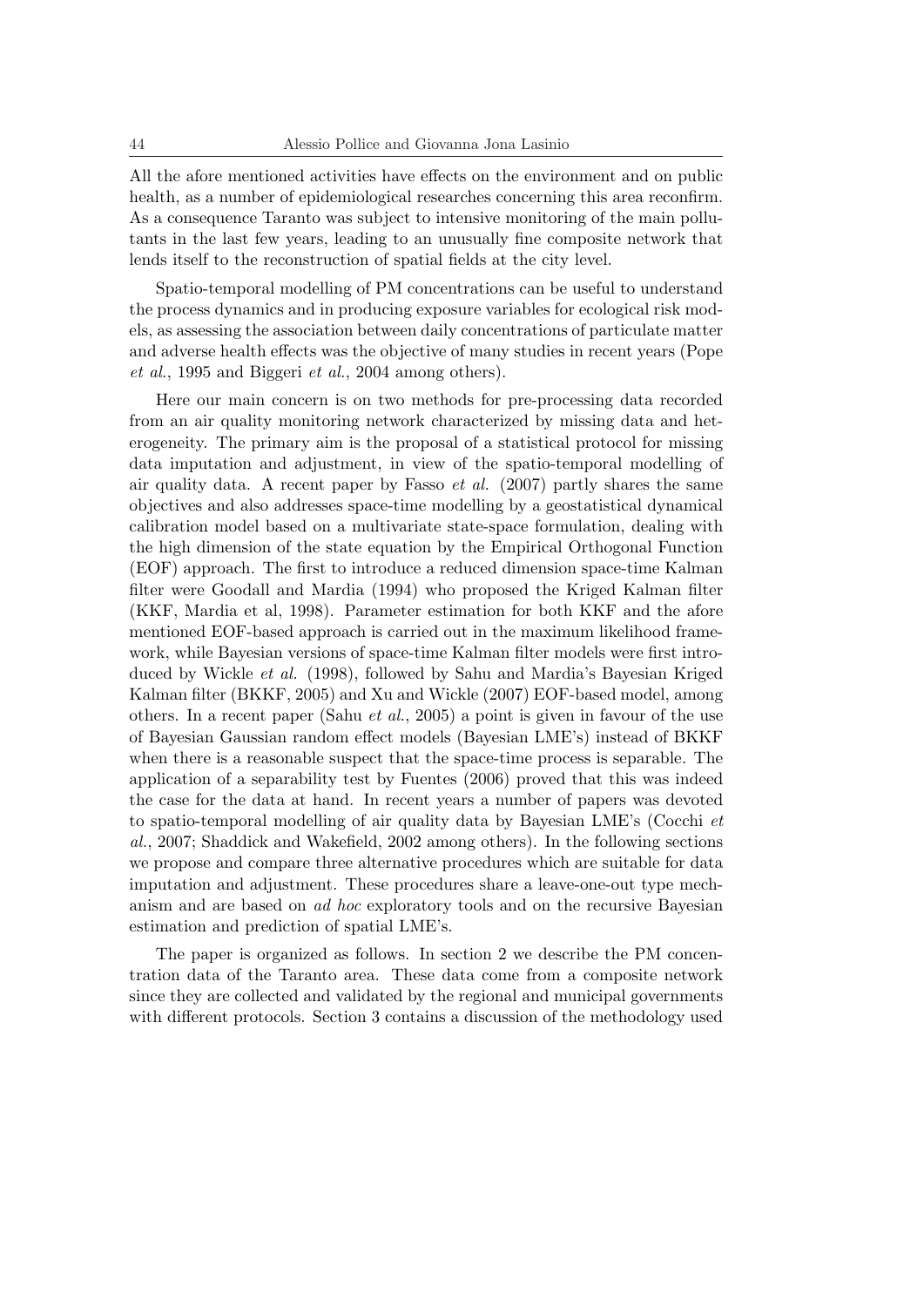for missing data imputation and adjustment. In particular in subsection 3.1 we introduce some *ad hoc* tools based on spatial and dynamic regression within a leave-one-out type mechanism. We consider the latter to be a baseline standard approach, to be improved by the Bayesian model-based ones reported in subsection 3.2. A detailed comparison among the performances of the *ad hoc* tools and two Bayesian model-based methods is given in section 4, while section 5 contains some concluding remarks.



Figure 1: Smooth density estimates of log-average daily PM10 concentrations and spatial distribution of the stations belonging to the ARPA and GECOM monitoring networks (the stations Archimede and Orsini are almost overlapping).

### **2. The Data**

In the context of an agreement between Dipartimento di Scienze Statistiche - Università degli Studi di Bari and the local regional environmental protection agency (ARPA Puglia) air quality data for the municipal area of the city of Taranto were provided belonging to three different monitoring networks pertaining to the regional and municipal government and counting 25 monitoring stations on the whole. Pollutants continuously monitored by some of the stations include sulphur dioxide (SO2), nitrogen oxide (NOx) and dioxide (NO2), carbon monoxide (CO), benzene, PM10 and ozone. At present validated data for the three networks are available for only one common operating period corresponding to year 2005. The present study is focused on particulate matter as measured by PM10 concentrations. All the stations monitoring PM10 are equipped with analogous instruments based on the Beta absorption technology, either reporting hourly, two-hourly or daily measurements.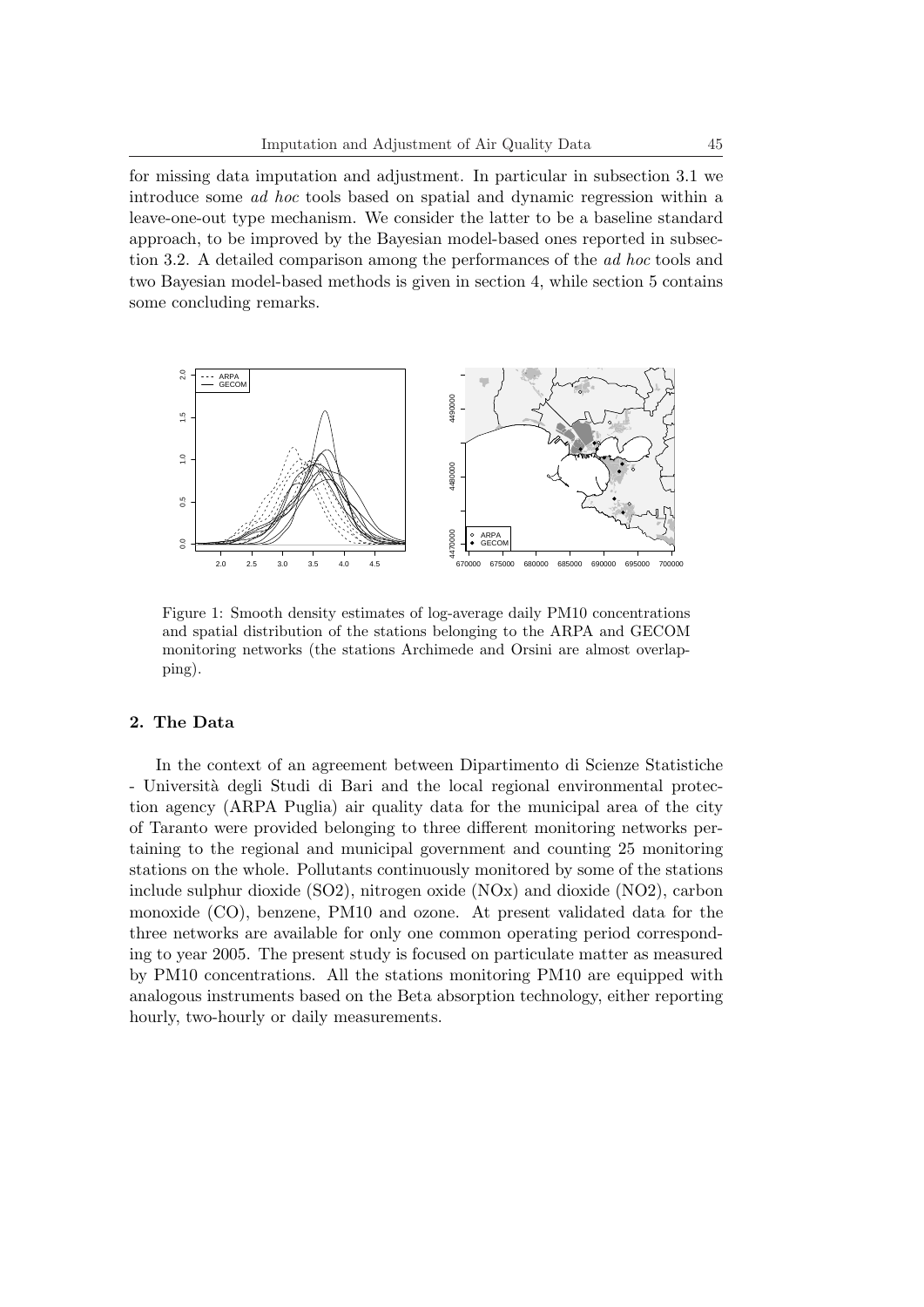Log-average daily concentrations were obtained and the 14 stations monitoring PM10 were split into two groups according to the data validation protocol used: the 6 instruments controlled by the regional government (ARPA) were considered to be far more reliable than those managed by the municipal government (GECOM), except for one ARPA sensor which produced sensibly lower values (and was re-calibrated during 2006). The use of the ARPA measurements as reference values lead to the exclusion of that station from the data-base. Among the 13 remaining stations the GECOM ones often appeared to overestimate PM10 concentration levels (Fig. 1 (a)), this behaviour being only partly attributable to the more peripherical location of the ARPA sensors (Fig. 1 (b)). Some adjustment of the GECOM data was thus deemed necessary to allow for data comparability.

A large number of missing data was observed (Tab. 1), due to both different working periods for groups of monitoring stations and occasional malfunction of PM10 sensors. Missing data were thus considered to be missing at random (MAR) wether they occurred during the operating periods of the measuring devices.

| Station       | $\%$ missing<br>Starting date |       |
|---------------|-------------------------------|-------|
| Ancona        | $\overline{01/01}/2005$       | 1.10  |
| Camuzzi       | 01/01/2005                    | 2.19  |
| Carcere       | 01/01/2005                    | 1.64  |
| Gennarini     | 01/01/2005                    | 9.32  |
| Stadio        | 01/01/2005                    | 9.59  |
| Talsano       | 01/01/2005                    | 9.04  |
| Talsano $(A)$ | 01/01/2005                    | 2.74  |
| <b>Testa</b>  | 01/01/2005                    | 2.74  |
| Paolo VI      | 15/01/2005                    | 9.86  |
| Peripato      | 15/01/2005                    | 25.75 |
| Orsini        | 08/02/2005                    | 17.81 |
| Archimede     | 07/04/2005                    | 29.04 |
| <b>Statte</b> | 07/04/2005                    | 34.79 |

Table 1: Taranto PM10 concentration data, year 2005: operating periods starting dates and percentages of missing daily averages (ARPA stations in bold).

### **3. Methods**

Missing data is a ubiquitous problem in evaluating long-term experimental measurements, such as those associated with air quality monitoring. Spatiotemporal modelling often implies that such gaps in the measured data are filled or imputed. So far, no standardized method has been accepted and the imputation methods used are largely dependent on the researchers' choice.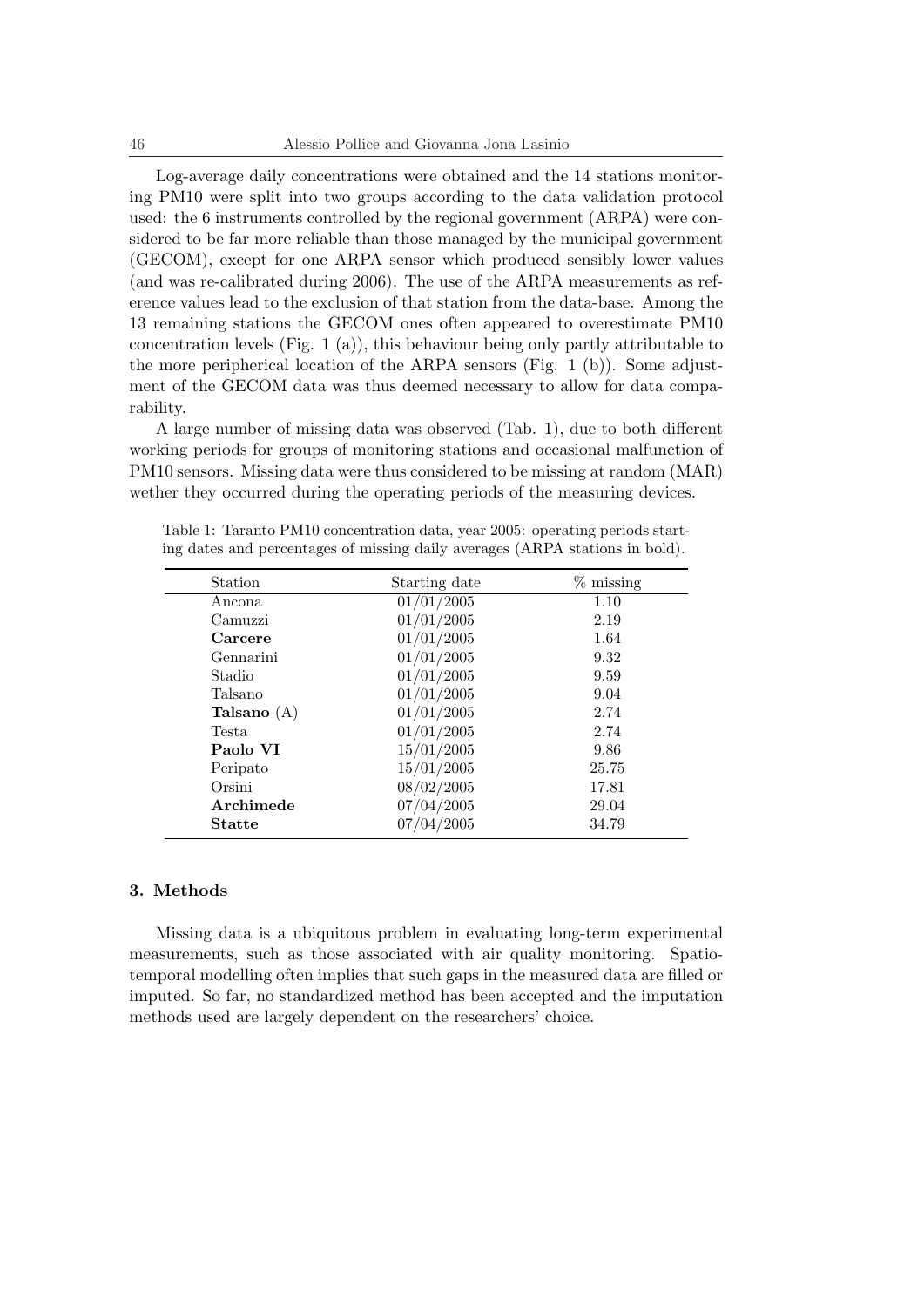The objective of the methods to be described in this section is to obtain a "clean" database by imputing missing values and adjusting data recorded at presumably overestimating (GECOM) stations. These tasks are undertaken by three alternative procedures. In the first occasional NA's are imputed by linear spatial regression, then GECOM data are calibrated by dynamic linear models within a leave-one-out scheme (this procedure will be denoted by *ad hoc*). The other two procedures both rely on the Bayesian estimation of daily hyerarchical spatial linear models (Bayesian Kriging) within a leave-one-out scheme for missing data imputation and data adjustment (they will be called krg and s/t krg respectively). In section 4 the three procedures are compared considering the performance of the first as a baseline standard.

#### **3.1 Ad hoc exploratory tools**

First of all to deal with occasional NA's assumed to be MAR (i.e. those occurred during the instruments operating periods), an imputation technique based on linear spatial regression is used (Le and Zidek, 2006). In particular, consider measurement at site *i* missing at time *t*:

- i. fit a regression model with PM10 log-mean daily concentrations at site *i* as predictand and the time series of all other sites available at time *t* as predictors;
- ii. obtain the prediction of the fitted model at time *t*;
- iii. impute the missing value by simulating at random from a Normal distribution with mean and variance respectively equal to the fitted value and the estimated residual regression variance.

Within this procedure no spatial correlation structure is assumed for the imputed data, all the stations being considered equivalent in the linear predictor.

As a second step adjustment of data recorded at the GECOM stations is dealt with. Generally speaking *calibration* is often referred to as the process of adjusting the output of a measurement instrument to agree with the values of some specified standard. In Statistics calibration is a reverse process to regression (Osborne, 1991) and can be summarized as follows:

- i. a *dependence model* is estimated between a response variable (the specified standard) and an explanatory variable (the output of the measurement intrument);
- ii. it is used to obtain *predictions* of other values of the explanatory variable from new observations of the response variable.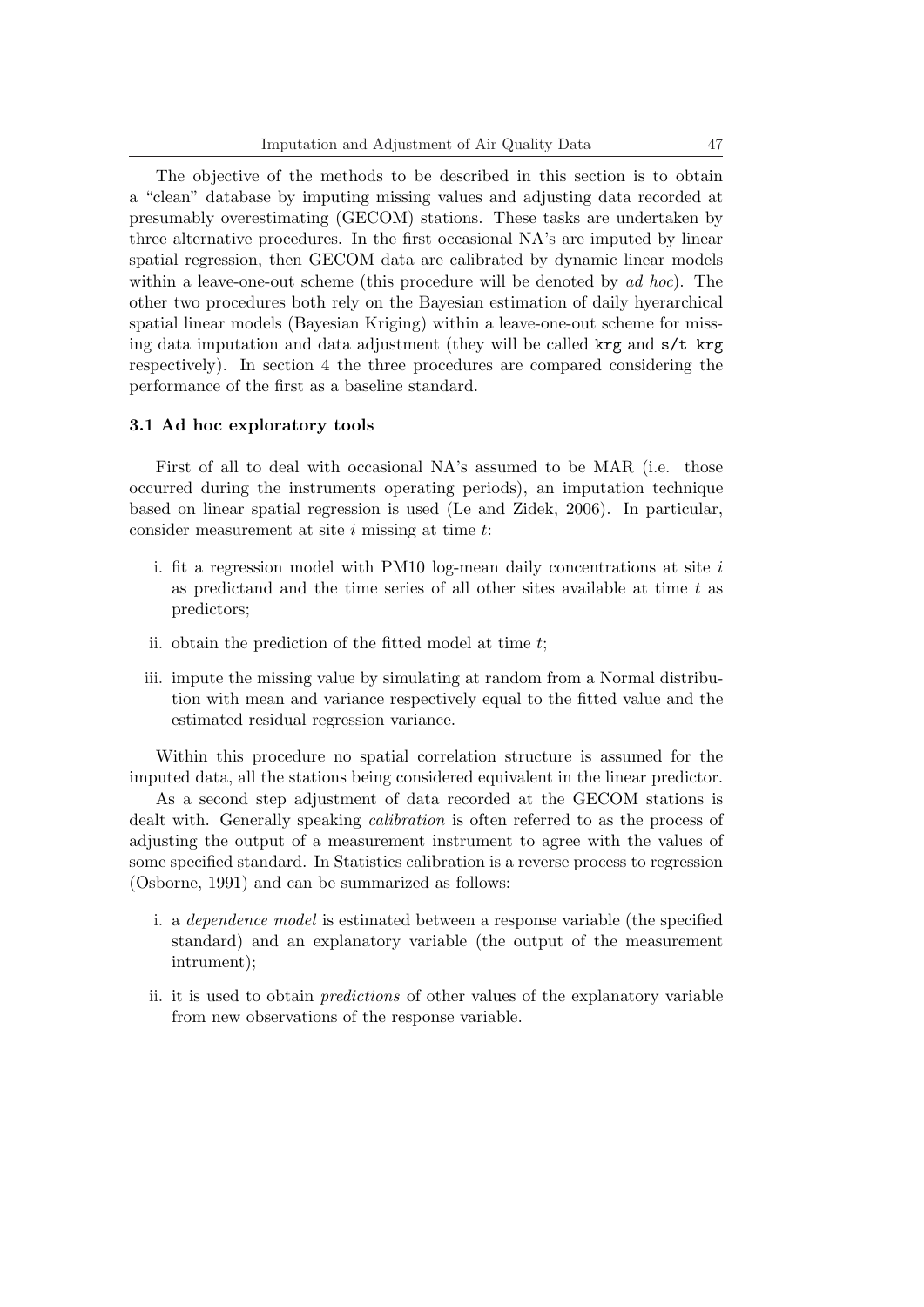In the Taranto case-study each GECOM monitoring station is adjusted to agree with the values reported by a specified station belonging to the ARPA network (taken as the reference standard). Notice that in order not to generate further missing values in the adjusted GECOM data, only two ARPA stations were available, i.e. those having no missing values after the imputation process (Carcere and Talsano  $(A)$ ). Then for each GECOM station one of the two ARPA stations was chosen as a reference standard on the ground of spatial proximity (Fig. 1 (b)) and maximum correlation (Tab. 2). In this case no *new* values of the output of the measurement instrument are available to obtain predictions of the reference standard, but rather the same observations of the explanatory variable are used to base model estimation and prediction. This is accomplished within a leave-oneout scheme where each daily observation is deleted in turn and the dependence model is estimated by the remaining 364. The prediction of the log-average daily PM10 concentration at the ARPA station for the deleted day is then considered as the corresponding adjusted measurement for the GECOM station.

Table 2: Correlation matrix between stations belonging to the GECOM (rows) and ARPA (columns) networks

|                        | Archimede | Carcere | Paolo VI | Talsano (A) | Statte |
|------------------------|-----------|---------|----------|-------------|--------|
| Ancona                 | 0.18      | 0.69    | 0.56     | 0.68        | 0.65   |
| Camuzzi                | 0.55      | 0.53    | 0.54     | 0.56        | 0.49   |
| Gennarini              | 0.29      | 0.67    | 0.69     | 0.76        | 0.72   |
| Orsini                 | 0.67      | 0.30    | 0.31     | 0.28        | 0.11   |
| Peripato               | 0.68      | 0.66    | 0.70     | 0.76        | 0.53   |
| Stadio                 | 0.34      | 0.40    | 0.39     | 0.44        | 0.45   |
| Talsano                | 0.08      | 0.43    | 0.38     | 0.52        | 0.47   |
| $\operatorname{Testa}$ | 0.28      | 0.50    | 0.54     | 0.58        | 0.59   |

The form chosen for the dependence model was dynamic linear regression (Pankratz, 1991), where the AR(1) autocorrelation structure was assumed for both the response and the explanatory variable:

$$
Y_t = \phi Y_{t-1} + \beta_1 X_t + \beta_2 X_{t-1} + \epsilon_t \tag{3.1}
$$

here  $Y_t$  and  $X_t$  respectively stand for the log-average PM10 concentrations at the ARPA and GECOM stations on day  $t$  and  $\epsilon_t$  is an i.i.d. random term. Model (1) is estimated by OLS and adjusted values of the GECOM output are obtained as  $\tilde{X}_t = \hat{Y}_t$  within the afore mentioned leave-one-out scheme.

## **3.2 Bayesian Kriging**

While explicitly taking the temporal correlation structure into account, the methods outlined in the latter section don't include any spatial information. We then consider them to be a baseline standard approach to be improved by a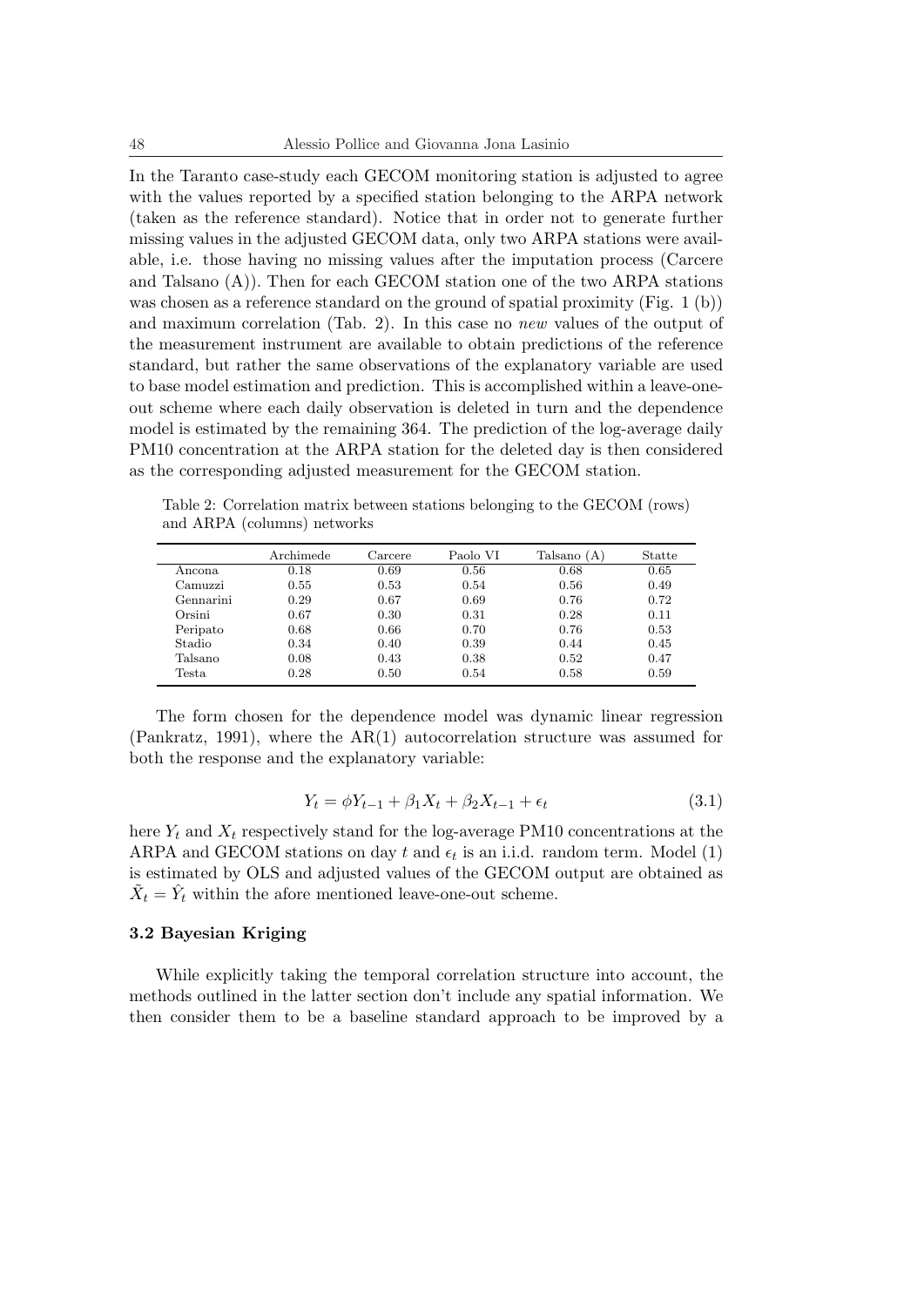unique "spatial" procedure, to be used for both missing data imputation and data adjustment. The basic idea is to use daily spatial interpolation models, in order to predict missing and overestimated data. This approach is taken to obtain an efficient tool for data pre-processing, reducing the computational complexity implied by considering a full spatio-temporal model. Alternatively the consideration of a unique marginal spatial model would lead to neglect the predictable changes in the spatial structure of the data along time. Hierarchical Bayesian models embracing properly defined spatial autocorrelation structures can admit any pattern of missing measurements in a partially observed spatial process, as this approach provides a predictive distribution that can be used for imputation.

The usual LME model is chosen as the daily spatial interpolation model (Diggle and Ribeiro, 2007):

$$
Y(\mathbf{s}) = \mu(\mathbf{s}) + S(\mathbf{s}) + \epsilon(\mathbf{s})
$$

where  $Y(\mathbf{s})$  is the observed process at a set of *n* spatial locations **s**,  $\mu(\mathbf{s})$  is a spatial trend,  $S(\mathbf{s})$  is a Gaussian spatial random effect and  $\epsilon(\mathbf{s})$  is an independent random error term. More precisely:

- $\mu(s)$  is a function describing the large scale variation of the spatial phenomenon. It can be modeled as a function of covariates (coordinates and/or other spatial information) or set as a constant;
- *• S*(**s**) is a second order stationary isotropic Gaussian spatial process with null mean and covariance structure depending on the distance between spatial locations through two parameters  $\sigma^2$  and  $\phi$ , respectively the variogram *sili* and a vector of spatial correlation parameters;
- $\epsilon(s)$  is a vector of i.i.d. Normal random variables with null mean and common variance  $\tau^2$  (the variogram *nugget*).  $\epsilon(s)$  accounts for measurement error and microscale uncertainty, i.e. the *noise* affecting the readings of the spatial signal.

Here we assume the trend to be constant  $\mu(\mathbf{s}) = \beta_0$ , concentrating our attention on the latent spatial part of the process  $S(\mathbf{s})$ . Prior specification then concerns parameters  $\beta_0$ ,  $\sigma^2$ ,  $\tau^2$  and  $\phi$ . Diffuse priors are chosen for  $\beta_0$  and  $\sigma^2$ . A scalar correlation parameter *φ* (the variogram *range*) is considered, measuring how quickly the correlation function decays to a particular reference value when the separation distance between pairs of locations increases. The prior represents a guess about its possible values, varying in the interval  $[0, \infty)$ . The krige bayes function of the geoR R library implements two types of prior distributions for discrete sets of values of *φ*: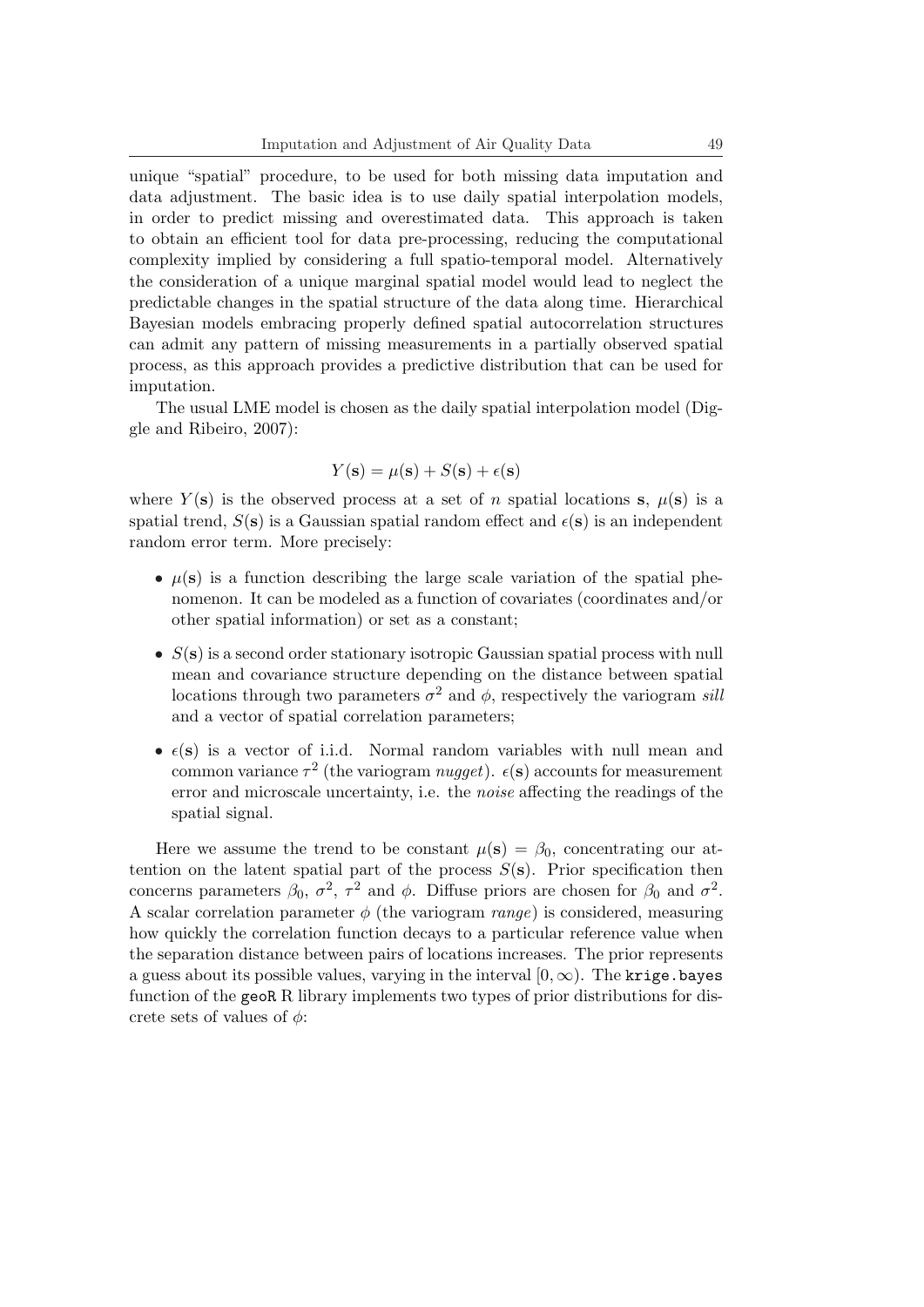- 1. flat priors:  $pr(\phi) \propto 1$ ,
- 2. decreasing priors:  $pr(\phi) \propto 1/\phi^{\delta}$  or  $pr(\phi) \propto \exp(-\delta\phi)$ , with  $\delta > 0$

The uniform prior (type 1) represents the belief that, a priori, all the values in the specified discrete set are equally plausible. Priors of type 2 allow the user to flexibly choose the shape hyperparameter  $\delta$  and express a prior belief that small values of  $\phi$  in the discrete set are more likely.

The so called noise-to-signal ratio  $\tau_{rel}^2 = \tau^2/\sigma^2$  can be treated as a fixed or random quantity. In the second case it is possible to describe the prior knowledge in the same way adopted for the correlation parameter  $\phi$ .

For missing data imputation and adjustment we propose a procedure making use of two daily spatial kinds of models specified as Bayesian LME's, namely *prediction models* and *estimation models*. The structure of the algorithm is iterative and based on a leave-one-out scheme: iterations are necessary to reconstruct the spatial variation, while the by leave-one-out scheme we obtain homogeneous predictions of data to be calibrated, missing or outlying.

Available daily averages are often too few and show little spatial structure: our way to make use of such slight spatial variability to obtain spatially smooth daily series without using any external information consists in iteratively estimating the spatial structure parameters and predicting the observations to be treated. Along the iterations estimates and predictions become more and more stable and the daily spatial structure becomes more apparent. Further insights on the iteration mechanism and its effectivness are given in section 4 (figure 2 (a) and (b) and comments).

Within each iteration we obtain predictions using as many data points as possible: a single daily model predicting all observations to be treated by those not to be treated would be too expensive in terms of degrees of freedom and estimates' variability would change daily as a function of the number of observations to be treated. Then daily spatial prediction models are fitted within a leave-oneout scheme and used to predict each observation to be treated by all the data available on the same day. This procedure is repeated updating observations to be treated untill convergence is reached.

The iterative reconstruction of the daily spatial variation and the prediction of missing and overestimated values are formalized in the following krg algorithm. Let x be the vector of daily observations and J the set of indices denoting the monitoring stations to be treated.

step 0.1 Fit the estimation model to vector  $x$  where data corresponding to the stations to be treated are omitted. After some sensitivity analysis a discrete uniform prior was chosen for  $\tau_{rel}^2$  on the interval  $(0,1)$  with 0.1 increments.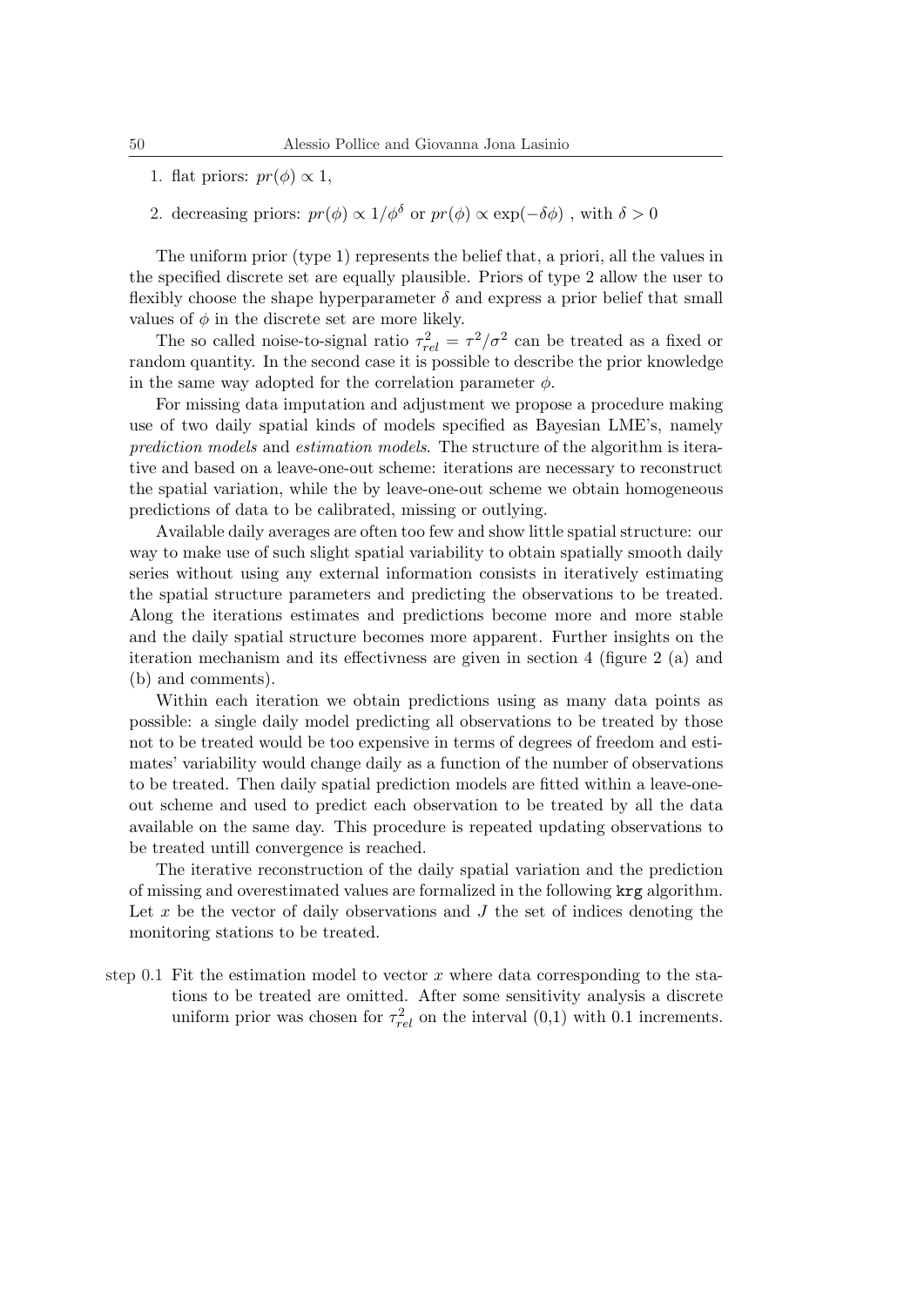We allowed  $\phi$  to vary in a discrete sequence between 1 and 7 km with 0.5km incremental value; a type 2 (reciprocal) prior was judged appropriate (faster convergence and less smoothing in the returned values). Obtain posterior estimates of  $\phi$  and  $\tau_{rel}^2$ .

- step 1.1 For  $i \in J$  let  $x_{(i)}$  be obtained by omitting station *i* in the vector of daily observations *x*. Iteratively predict each  $x_i$  from  $x_{(i)}$  using posterior estimates of  $\phi$  and  $\tau_{rel}^2$  obtained in the previous step in the prior specification of the prediction models. Store predicted values in vector *z* and substitute them to corresponding values in *x*.
- step 2.1 Store the current *z* values in *zold* and repeat step 1.1 to obtain a new *z*.
- step 3.1 If  $|z_{old} z| < \varepsilon$  ( $\varepsilon = 0.0001$ ) or the iterations number is  $\geq 100$  stop, otherwise repeat step 2.1 until convergence.

An explicit consideration of the time correlation structure is neglected in the krg algorithm. Exploratory data analytic results (Tab. 6) show that, as expected for PM10 concentrations (Cocchi *et al.*, 2007), the time series have an autoregressive order 1 correlation structure. In order to include this time dynamic into the Kriging procedure daily priors are recursively updated at each iteration in algorithm  $s/t$  krg. More precisely the priors of the prediction models are daily updated by posterior estimates obtained by the estimation model on the previous day. The spatial variation is thus believed to follow a sort of order 1 time dependence, with daily covariance parameter estimates depending stochastically on those of the day before. Then step 0.1 in krg takes the following modifyed form, while next three steps remain the same:

step 0.2 For day 1 run step 0.1. For days 2 to 365 fit the estimation model to vector *x* of the previous day, where data corresponding to the treated stations *z* are substituted. The same priors as in step 0.1 are used.

Notice that the leave-one-out structure of both algorithms implies that each observation to be treated is updated by a prediction model, on the basis of the values at the previous iteration. As a by-product estimates of covariance structure parameters  $\tau_{rel}^2$  and  $\phi$  for each treated observation at each iteration of the two algorithms are obtained as summaries of posterior simulations and are used to assess convergence.

#### **4. Results**

The methods outlined in *§*3 were used to obtain MAR data imputation and adjustment of the GECOM data.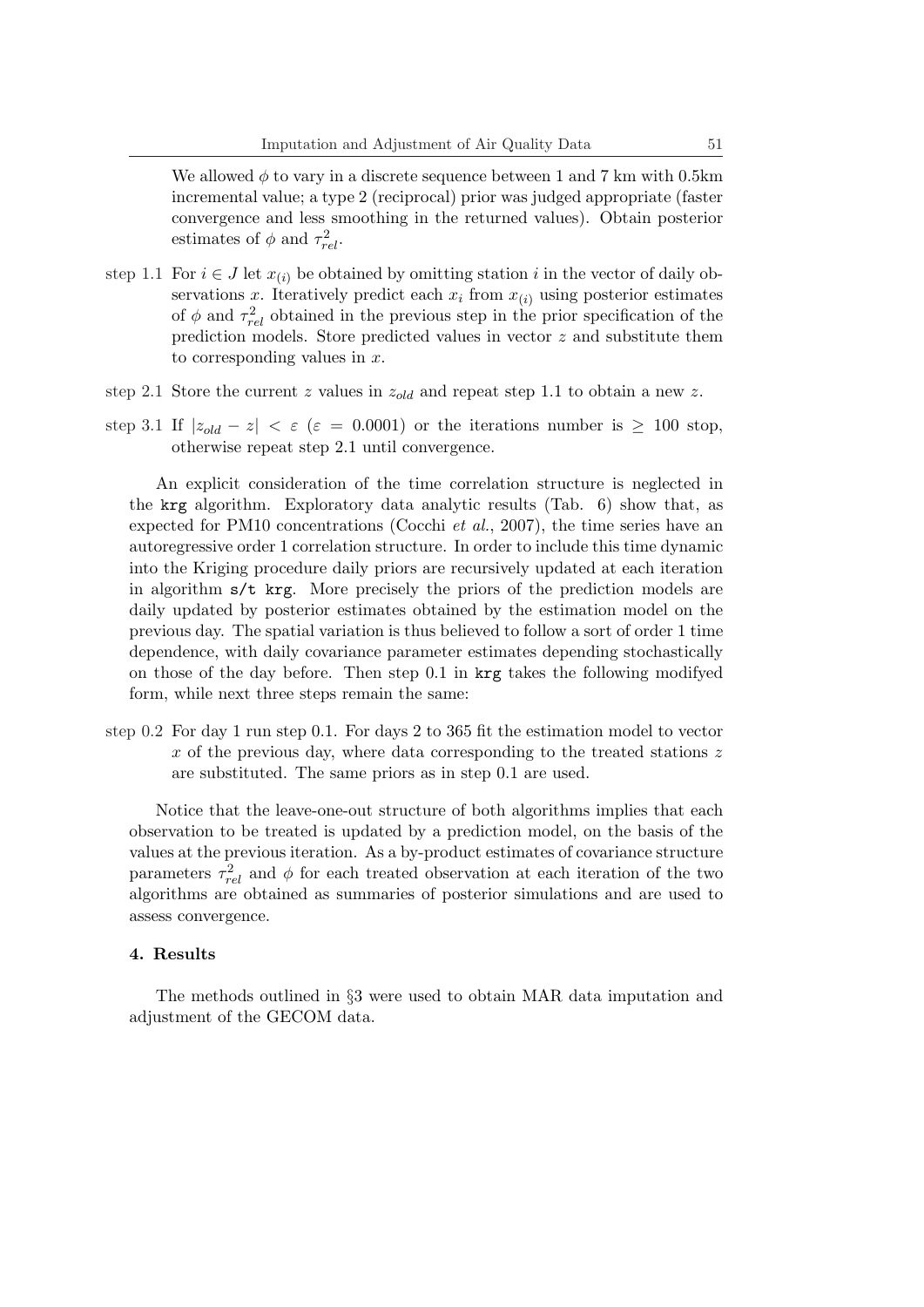In Fig. 2 the developement of the estimates of  $\tau_{rel}^2$  and  $\phi$  when passing from one iteration to the next is shown for one day representative of the overall behaviour. It is quite evident that while the covariance structure parameters are updated within  $s/t$  krg, it is not so in krg. This means that in krg the provisional a priori spatial structure remains substantially unchanged along the iterations and that treated observations are iteratively adapted to this structure untill convergence. On the contrary  $s/t$  krg simultaneously adapts the spatial structure and the observations to be treated, so that the final spatial structure is the result of an adaptive iterative process. Given that the spatial structure "moves", the need of a larger number of iterations for  $s/t$  krg to reach convergence is justified, as shown in Tab. 3. Notice that for both algorithms the maximum iteration number is far below the 100 units limit.



Figure 2: Posterior summaries (medians) of  $\tau_{rel}^2$  and  $\phi$  by iteration number for day 9/2/2005 (similar results for the 365 days are available from the authors on request).

Table 3: Summary statistics for the number of iterations of the two Bayesian Kriging estimation algorithms

|           | Minimum | 1st $Q$ . | Median | Mean  | $3rd$ Q. | Maximum |
|-----------|---------|-----------|--------|-------|----------|---------|
| krg       | 5.00    | $8.00\,$  | 9.00   | 9.81  | 11.00    | 25.00   |
| $s/t$ krg | 6.00    | 10.00     | 1.00   | 13.88 | 16.00    | 49.00   |

For the 8 stations belonging to the GECOM network the outlined procedures produced time series of adjusted data that were compared to the observed ones in terms of root mean squared error. Tab. 4 (left) shows how only for the Gennarini and Stadio stations the *ad hoc* method produces time series closer to those observed. Indeed in these two cases the three predicted time series and the observed one are very close and thus the need for adjustment is questionable.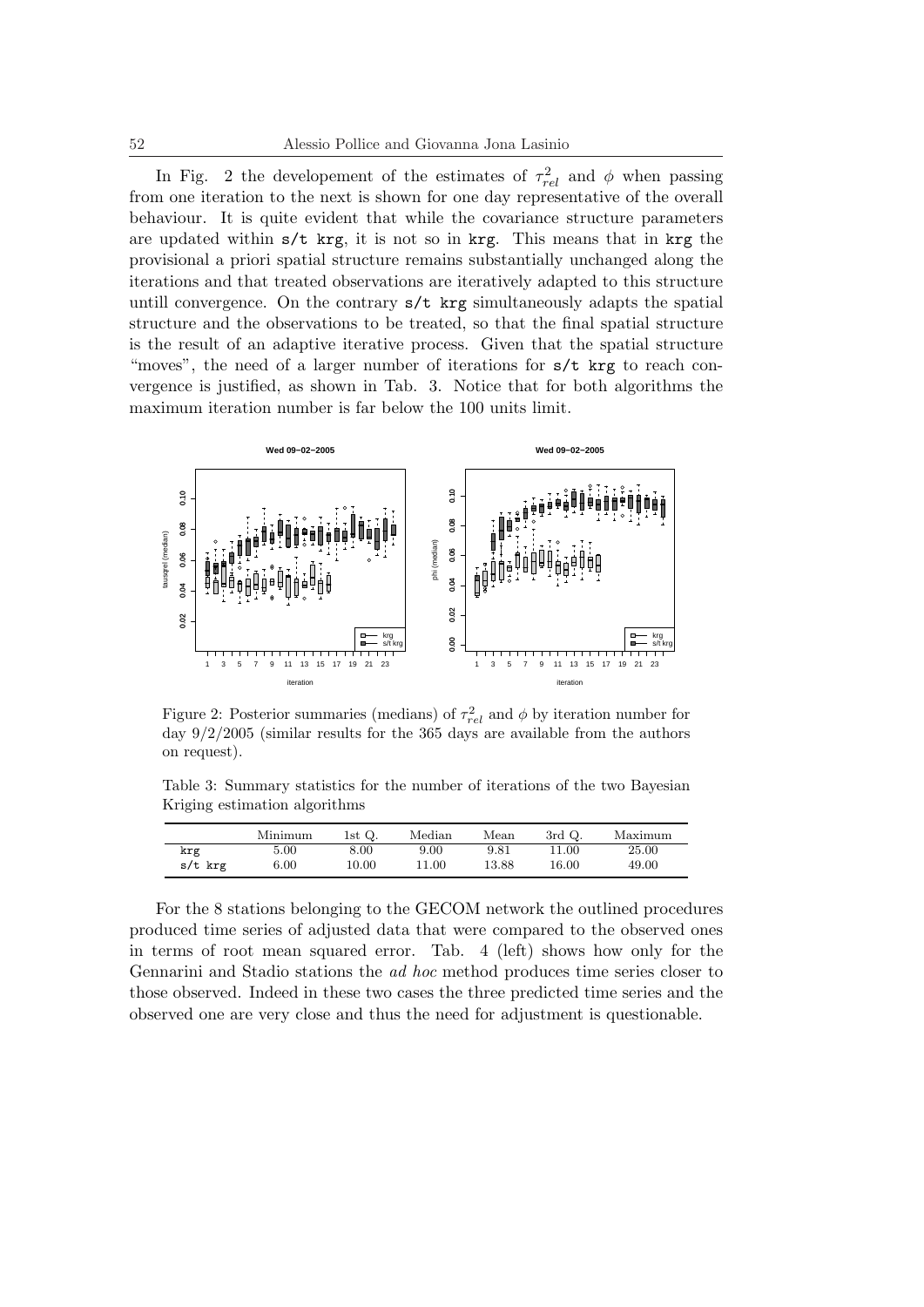Table 4: Left: differences between observed and adjusted (GECOM) data (ARPA stations used to obtain *ad hoc* predictions: (\*) Carcere, (\*\*) Talsano (A)). Right: differences between observed and calibrated GECOM data and the closest ARPA station (*†*Carcere, *‡*Archimede, *§*Talsano (A)): root mean squared errors.

|                  | ad hoc          | krg  | s/t krg | obs   | ad hoc | krg   | s/t krg |
|------------------|-----------------|------|---------|-------|--------|-------|---------|
| Ancona (†)       | $0.48$ $(*)$    | 0.32 | 0.42    | 0.532 | 0.233  | 0.277 | 0.208   |
| Camuzzi(f)       | $0.56$ $(*)$    | 0.38 | 0.44    | 0.413 | 0.567  | 0.261 | 0.262   |
| Gennarini $(\S)$ | (**)<br>0.28    | 0.30 | 0.39    | 0.359 | 0.232  | 0.154 | 0.163   |
| Orsini $(t)$     | $0.77$ $(*)$    | 0.51 | 0.57    | 0.416 | 0.546  | 0.234 | 0.236   |
| Peripato $(†)$   | $0.57$ $(*)$    | 0.33 | 0.39    | 0.338 | 0.535  | 0.323 | 0.329   |
| Stadio $(†)$     | $0.35$ $(*)$    | 0.39 | 0.45    | 0.556 | 0.353  | 0.271 | 0.204   |
| Talsano $(\S)$   | (*)<br>$0.46\,$ | 0.38 | 0.43    | 0.425 | 0.342  | 0.141 | 0.148   |
| Testa $(t)$      | (*`<br>$0.61\,$ | 0.47 | 0.56    | 0.610 | 0.592  | 0.328 | 0.333   |



Figure 3: Log-average daily PM10 concentrations for the Camuzzi GECOM monitoring station before and after imputation and calibration (days 100 to 200: 10/4/2005-19/7/2005): (a) comparison among the three methods, (b)  $s/t$  krg predictions and 95% credibility intervals (similar results for all the 8 GECOM stations are available from the authors on request).

For the remaining six GECOM stations the *ad hoc* predictions are always smaller and far from the Kriging-based ones (as noticed in Fig. 1 (a) the GECOM stations tend to overestimate PM10 concentrations, so adjusted data will be smaller than observed ones), due to the former adjustment method being based on only one reference station rather than on the spatial structure reproduced by all available stations (Fig. 3 (a)). The two Kriging-based methods behave quite similarly, though krg predictions denote slightly larger values and variability (less smoothing). Fig. 3 (a) also shows that the shift obtained by the three adjustment procedures does not alter the time dynamics observed in the time series. In figure 3 (b) credibility intervals based on the 2.5% and 97.5% percentiles of the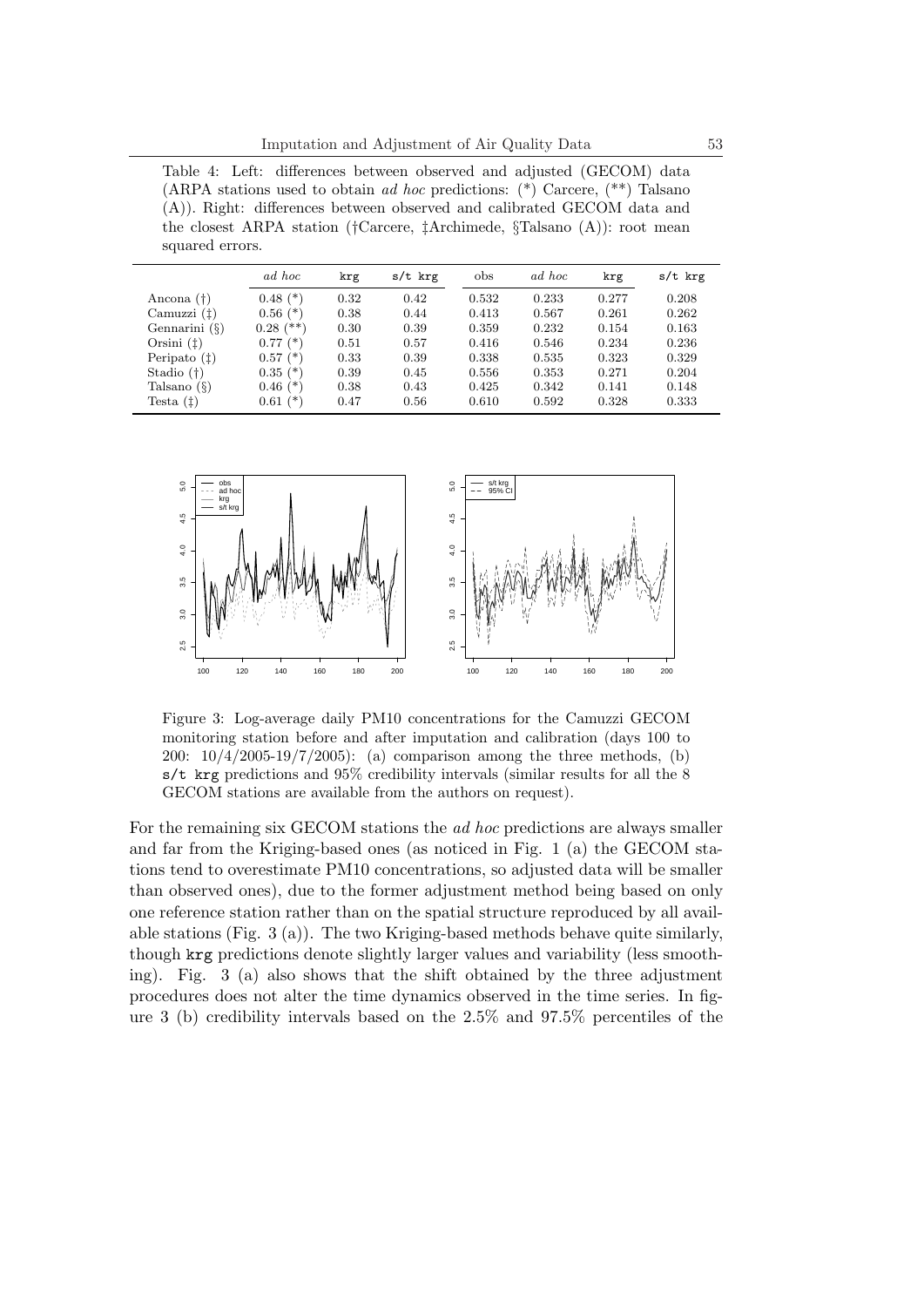simulated predictive distribution prove to be quite narrow for the  $s/t$  krg case. Similar results were obtained for the two Kriging-based methods and for all the eight stations belonging to the GECOM network, the details being available from the authors on request. Notice that the inspection of the graphs didn't produce any evidence for the daily IC's size to vary as a function of the number of stations to be treated.



Figure 4: Differences between observed and calibrated data for the GECOM Talsano monitoring station and the closer ARPA Talsano station: regression lines (similar results for all the 8 GECOM stations are available from the authors on request).

For the five ARPA stations missing data imputations obtained by the three methods were quite similar though, as for the GECOM network, more extreme and smaller values were obtained by the krg and *ad hoc* methods respectively.

With the aim of obtaining a first assessment of the spatial variability reproduced by the three methods, a second type of diagnostic was produced in order to compare adjusted GECOM data to those observed at the closer ARPA station (considered as a data quality reference standard). For the 8 GECOM monitoring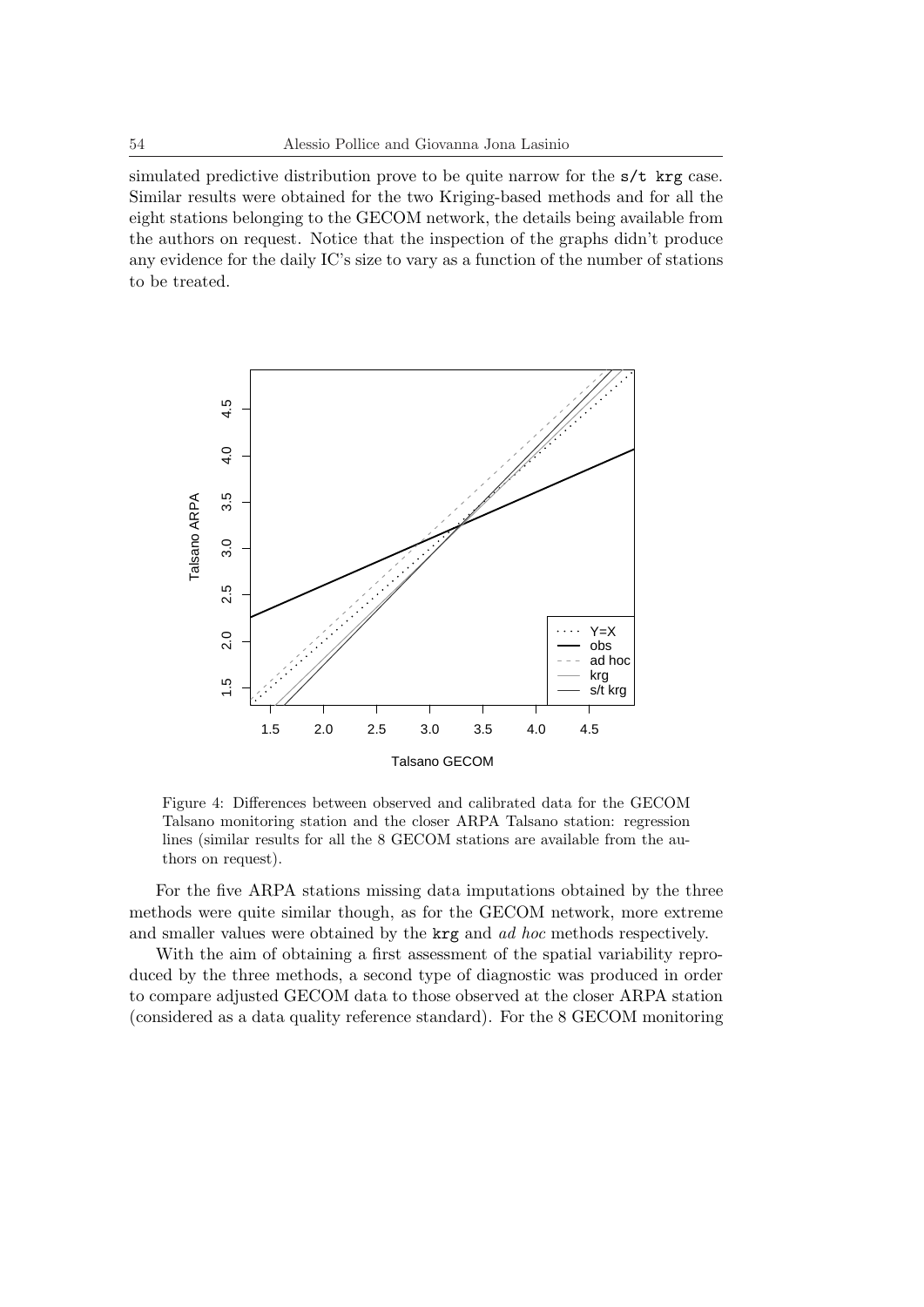stations Tab. 4 (right) contains the root mean squared errors corresponding to the regression lines given in Fig. 4 for the Talsano station. It is clear that the *ad hoc* method is the worst among the three and does a poor job in terms of spatial variation, especially when the station used for adjustment does not coincide with the closest one (as in the case of the Ancona and Gennarini stations), due to the presence of missing data. The *ad hoc* method thus results to be very sensible to the choice of the reference station used for adjustment. Algorithm krg and  $s/t$  krg perform quite similarly in reproducing the spatial variation, providing a sharp correspondence between calibrated data for each GECOM station and those observed for the closest ARPA station.

For PM10 concentration data a strong daily dependence is expected, due to the high atmospheric lifetime of smaller size particles (Cocchi *et al.*, 2007). In figure 5 (a) the boxplots of the partial auto-correlation functions of the 13 monitoring stations are reported (first four lags) showing higher values corresponding to lag 1 for observed and adjusted data. The 13 log-average PM10 concentration time series show a similar  $AR(1)$  time-correlation structure and the same conclusion is fostered by the direct inspection of empirical ACF's (not reported).

As a matter of fact adjusting the data according to the three proposed procedures does not alter the AR(1) time-correlation structure. Direct inspection of the  $13 \times 4$  PACF's shows that they almost invariably fall below significance boundaries for lags greater than 1. Notice that higher values at lag 1 imply that s/t krg reproduces a stronger daily dependence with respect to the other two methods and foster the impression of a higher degree of temporal smoothing of s/t krg already obtained by the inspection of fig 3 (a) and similar unreported graphs.



Figure 5: (a) Boxplot of 13 partial auto-correlation functions for observed and adjusted data (first four lags) and (b) smooth loess curves interpolating time de-trended variogram clouds.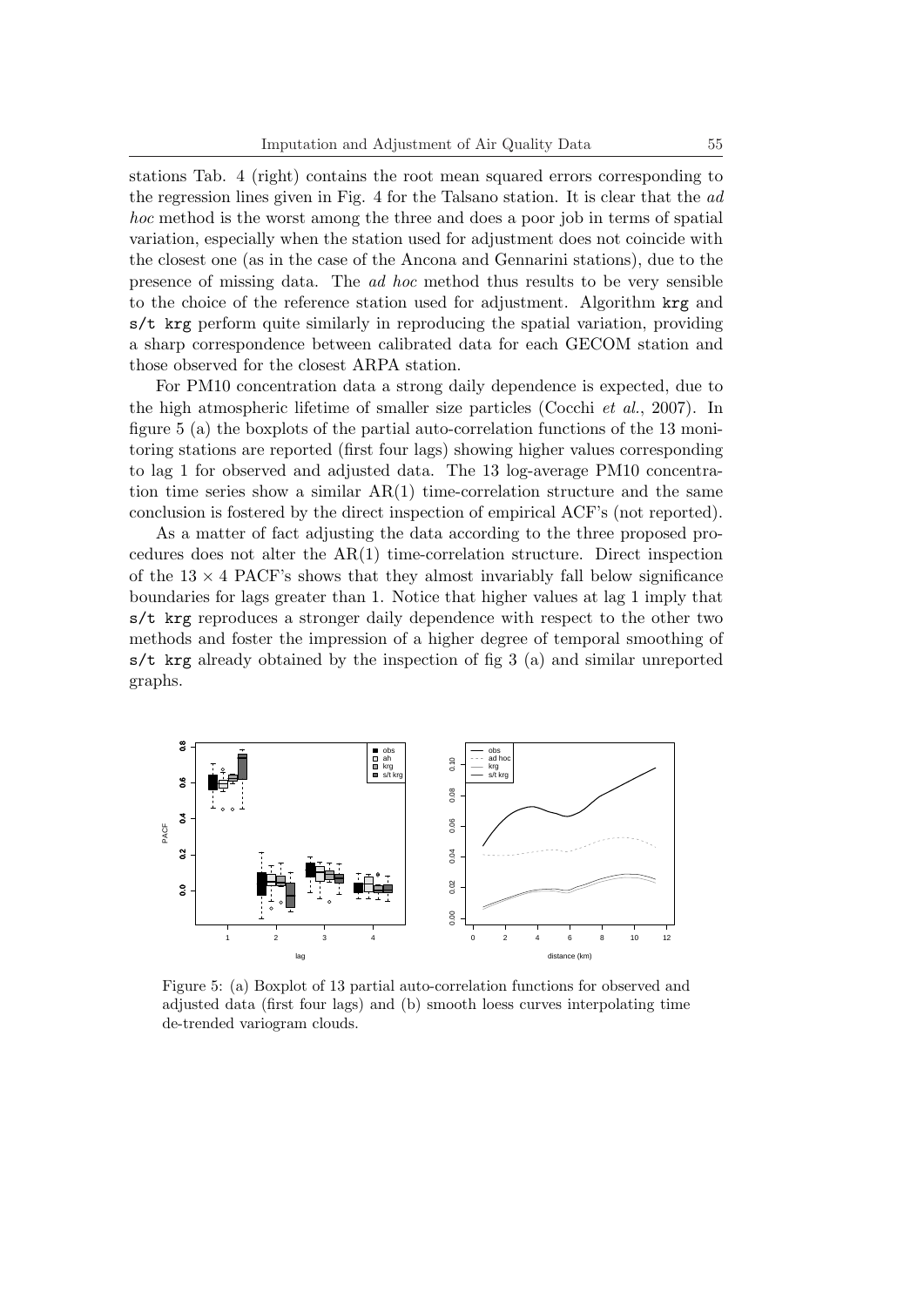Finally empirical variograms of the data were obtained to further investigate their spatial variation before and after missing data imputation and adjustment. To remove the temporal trends the residuals after fitting an  $AR(1)$  model to the 13 time series for both the raw PM10 daily log-averages and those after imputation and adjustment were obtained. The estimated autocorrelation functions of the residuals (not shown) confirmed that there were no more temporal effects, then the variation in the resulting data could be expected to have arisen from variation due to space.

Let  $w(\mathbf{s}_i, t)$  denote the residuals at location  $\mathbf{s}_i$  ( $i = 1, \ldots, 13$ ), time  $t$  ( $t =$ 1*, . . . ,* 365), assumed to be independent replications at location **s***<sup>i</sup>* since data were time de-trended. We now consider an average variogram estimator (Sahu and Mardia, 2005) defined by

$$
\hat{\gamma}(d_{ij}) = \frac{1}{2T} \sum_{t=1}^{T} \{w(\mathbf{s}_i, t) - w(\mathbf{s}_j, t)\}^2
$$

where  $d_{ij}$  is the distance between the spatial locations  $\mathbf{s}_i$  and  $\mathbf{s}_j$  and  $T = 365$ . The empirical variogram cloud is obtained by plotting  $\hat{\gamma}(d_{ij})$  against  $d_{ij}$  for the 13(13*−* 1)*/*2 = 78 possible pairs of locations. In figure 5 (b) smooth loess curves (obtained by the R function loess with smoothing parameter equal to 0.1) interpolating variogram clouds obtained with the previous method for time de-trended observed and adjusted data are provided.

The *ad hoc* method, which has no consideration for the spatial variation, flattens the variogram observed for the original data producing an almost "pure nugget" spatial random field. On the contrary both Kriging-based methods tend to preserve the spatial variation adjuststing the GECOM data by values perfectly matching the fitted spatial structure and thus lead to a substantial reduction of the nugget effect. This is a desirable feature of the procedure as we expect that a large part of the measurement error is due to the different calibration of the two networks. While sharing the small nugget with krg, the smooth variogram of the s/t krg method increases more rapidly, implying that the method including the time variability constraint produces more smoothing in the time series and a higher overall spatial variation (sill).

### **5. Conclusions**

In this paper we compare two approaches to the imputation of missing data and calibration of measurements coming from different monitoring networks. More precisely the two methodologies produce adjusted values of the log-average PM10 concentrations for the GECOM network and allow missing data imputation at the ARPA monitoring stations. The first proposed technique (*ad hoc*)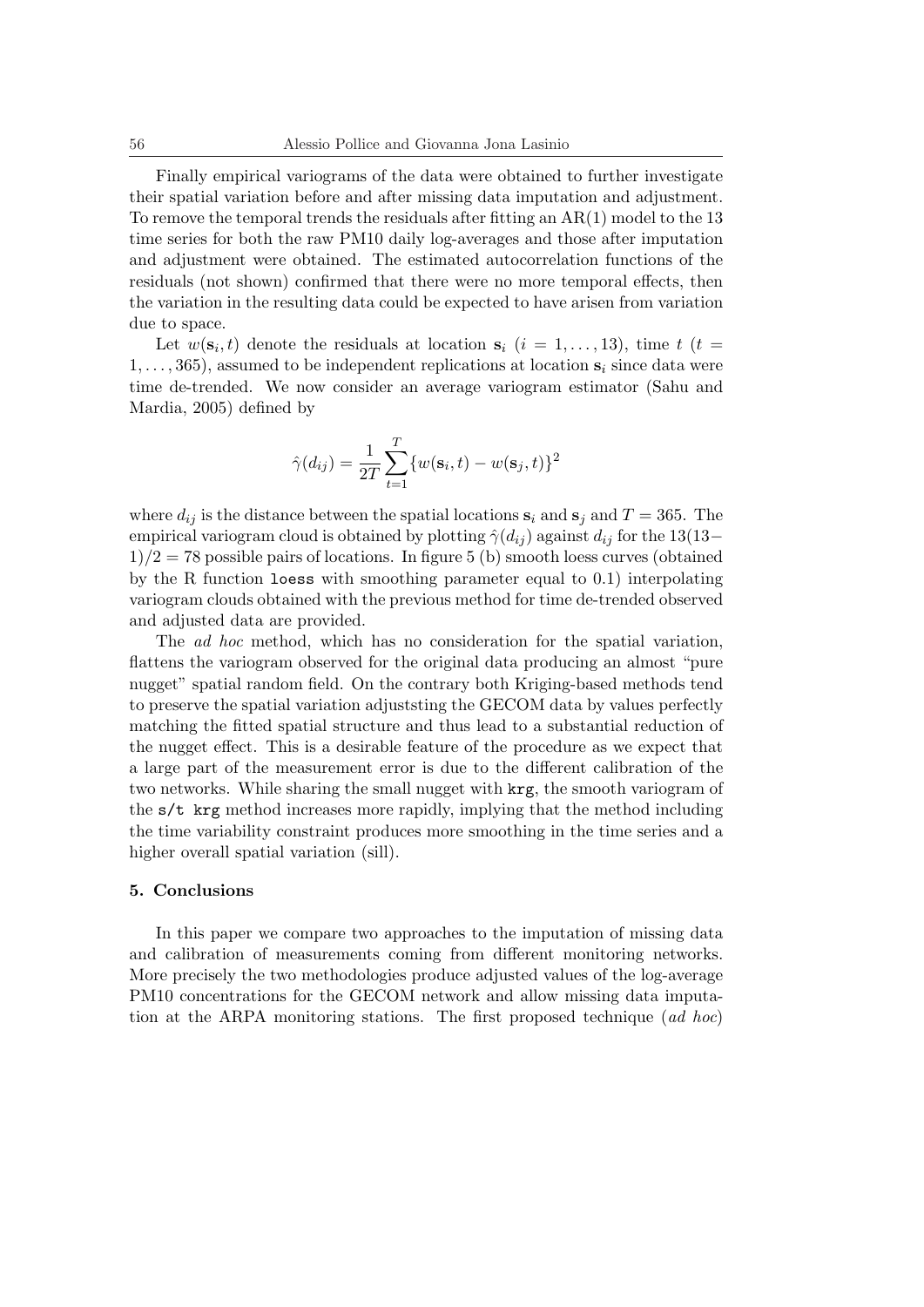based on linear spatial regression and on a dynamic regression model, does not explicitly account for the presence of spatial variation in the data. As a consequence the initially observed spatial variability is almost eliminated from the final adjusted data set. On the other hand this method preserves the time variability structure quite well. Being based on two different statistical models operating sequentially, the *ad hoc* method does not allow to exactly asses the precision of the final estimates. The latter and the elimination of the spatial variation observed in the data can be considered as serious drawbacks to the adoption of the *ad hoc* approach in practice. The krg method, based on Bayesian Kriging, explicitly accounts for spatial variation and its space-time version  $s/t$  krg for time dynamic as well. Both methods rely on an iterative leave-one-out structure and consider daily spatial models of PM10 concentrations: we avoid the computational complexities implied by considering a full spatio-temporal model and use iterations to reconstruct the spatial variation and the leave-one-out scheme to obtain homogeneous predictions of data to be treated. Indeed temporal and spatial variability prove to be appropriately rebuilt in the final series by these two methods. Furthermore as the imputation/calibration procedure allows to sample from the model predictive distribution, it is possible to build credibility intervals for each treated observation in order to evaluate its precision and that of the overall procedure. Small side effects of the use of Bayesian methods are the computational complexity and time consumption. On the other hand both  $\arg$  and  $s/t$  krg can be easily implemented in the R environment using library geoR. Thus if imputation and adjustment are prerequisites to the reconstruction of spatial fields, the two alternative Kriging-based procedures are suggested. To choose between the two one can consider that the purely spatial krg makes use of current day data to set prior distributions and is thus more appropriate when a purely spatial approach to data treatment is recommended.

The space-time Bayesian procedure s/t krg revealed to be the most appropriate for the Taranto log-PM10 data. It showed a good capability of spatial variation reconstruction and time dynamic preservation. The slightly higher degree of temporal smoothing together with the larger overall spatial variability (variogram sill) imply a preference of this algorithm with respect to krg from the information conservation point of view. s/t krg is fairly computationally efficient, due to its iterative nature it provides stable a posteriori estimates/predictions, and enables to assess estimates precision. The exploitation of both temporal and spatial structures to impute missing data, adjust observations and treat outliers revelead to be the best strategy.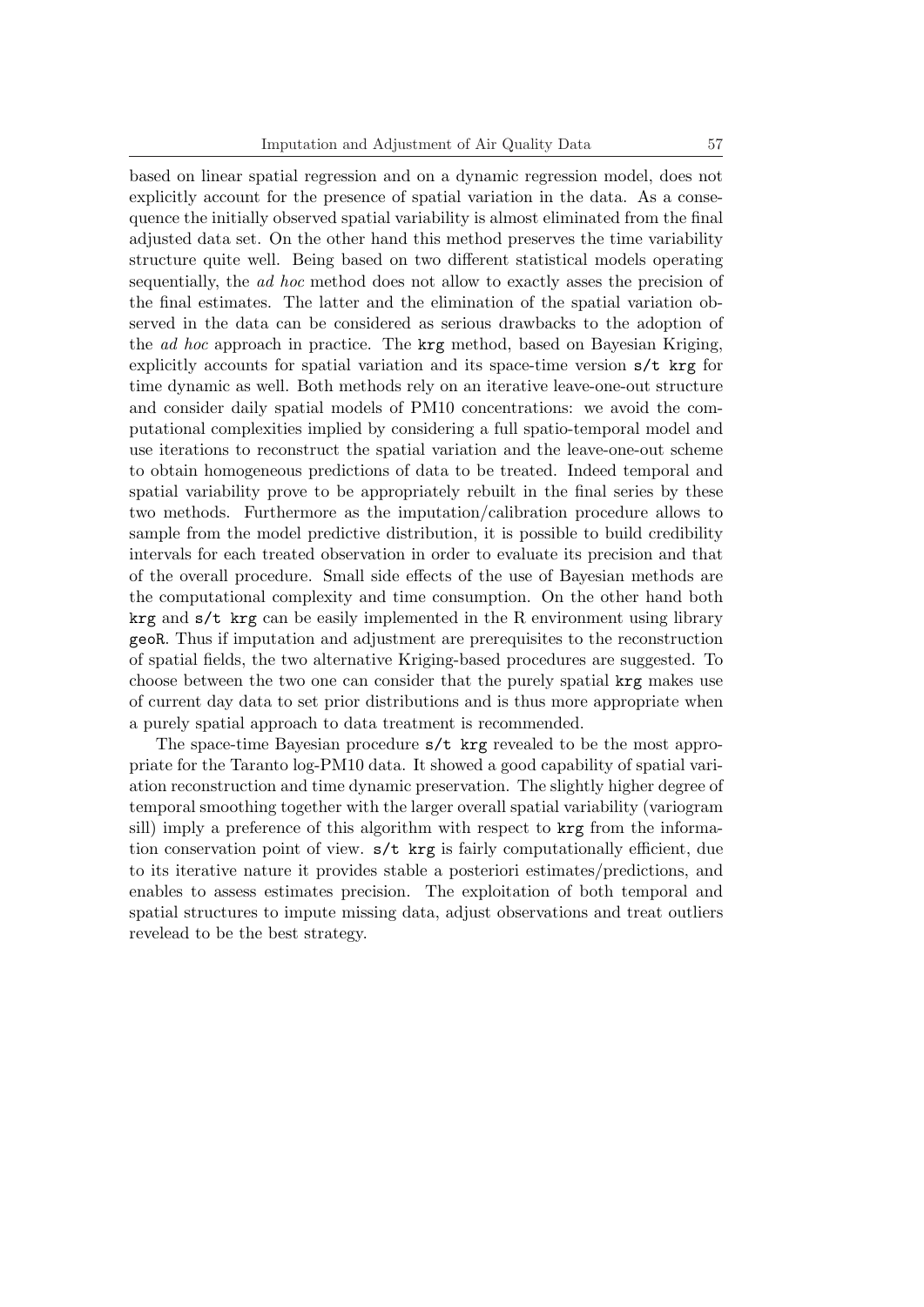## **References**

- Biggeri, A., Bellini, P., Terracini, B. (2004). Metanalisi italiana degli studi sugli effetti a breve termine dell'inquinamento atmosferico. *Epidemiologia e Prevenzione*, **28**.
- Cocchi, D., Greco, F., Trivisano, C. (2007). Hierarchical space-time modelling of PM10 pollution. *Atmospheric Environment* **41**, 532-542.
- Diggle, P. J., Ribeiro, P. J. (2007) *Model-based Geostatistics*. Springer.
- Fassò, A., Cameletti, M., Nicolis, O. (2007). Air quality monitoring using heterogeneous networks. *Environmetrics* **18**, 245-264.
- Fuentes, M. (2006). Testing for separability of spatio-temporal covariance functions. *Journal of statistical planning and inference* **136**, 447-466.
- Goodall, C., Mardia, K. V. (1994). Challanges in multivariate spatial modelling. *Prooceedings of the XVIIth International Biometric Conference*, Hamilton, Ontario, Canada, 8-12.
- Le, N. Z., Zidek, J. V. (2006). *Statistical Analysis of Environmental Space-Time Processes*. Springer.
- Little, R. J. A., Rubin, D. B. (1987). *Statistical Analysis with Missing Data*. Wiley.
- Mardia, K.V., Goodall, C., Redfern, E., Alonso, F. (1998) The Kriged Kalman filter. *Test*, **7**, 217-285.
- Osborne, C. (1991). Statistical calibration: a review. *International Statistical Review* **59**, 309-336.
- Pankratz, A. (1991). *Forecasting with Dynamic Regression Models*. Wiley.
- Pope, C. A. *et al.* (1995). Particulate air pollution as a predictor of mortality in a prospective study of US adults. *American Journal of Respiratory and Critical Care Medicine* **151**, 669-674.
- Shafer, J. L. (1997). *Analysis of Incomplete Multivariate Data*. Chapman& Hall.
- Sahu, S. K., Jona Lasinio, G., Orasi, A., Mardia, K. V. (2005). A comparison of spatiotemporal Bayesian models for reconstruction of rainfall fields in a cloud seeding experiment. *Journal of Mathematics and Statistics* **1**, 4, 273-281.
- Sahu, S. K., Mardia, K. V. (2005). A Bayesian Kriged Kalman model for short-term forecasting of air pollution levels. *Applied Statistics* **54**, 223-244.
- Shaddick, G., Wakefield, J. (2002). Modelling daily multivariate pollutant data at multiple sites. *Applied Statistics* **51**, 351-372.
- Wikle, C. K., Berliner, L. M., Cressie, N. (1998). Hierarchical Bayesian space-time models. *Environmental and Ecological Statistics* **5**, 117-154.
- Xu, K., Wikle, C. K. (2007). Estimation of parametrized spatio-temporal dynamic models. *Journal of Statistical Planning and Inference* **137**, 567-588.